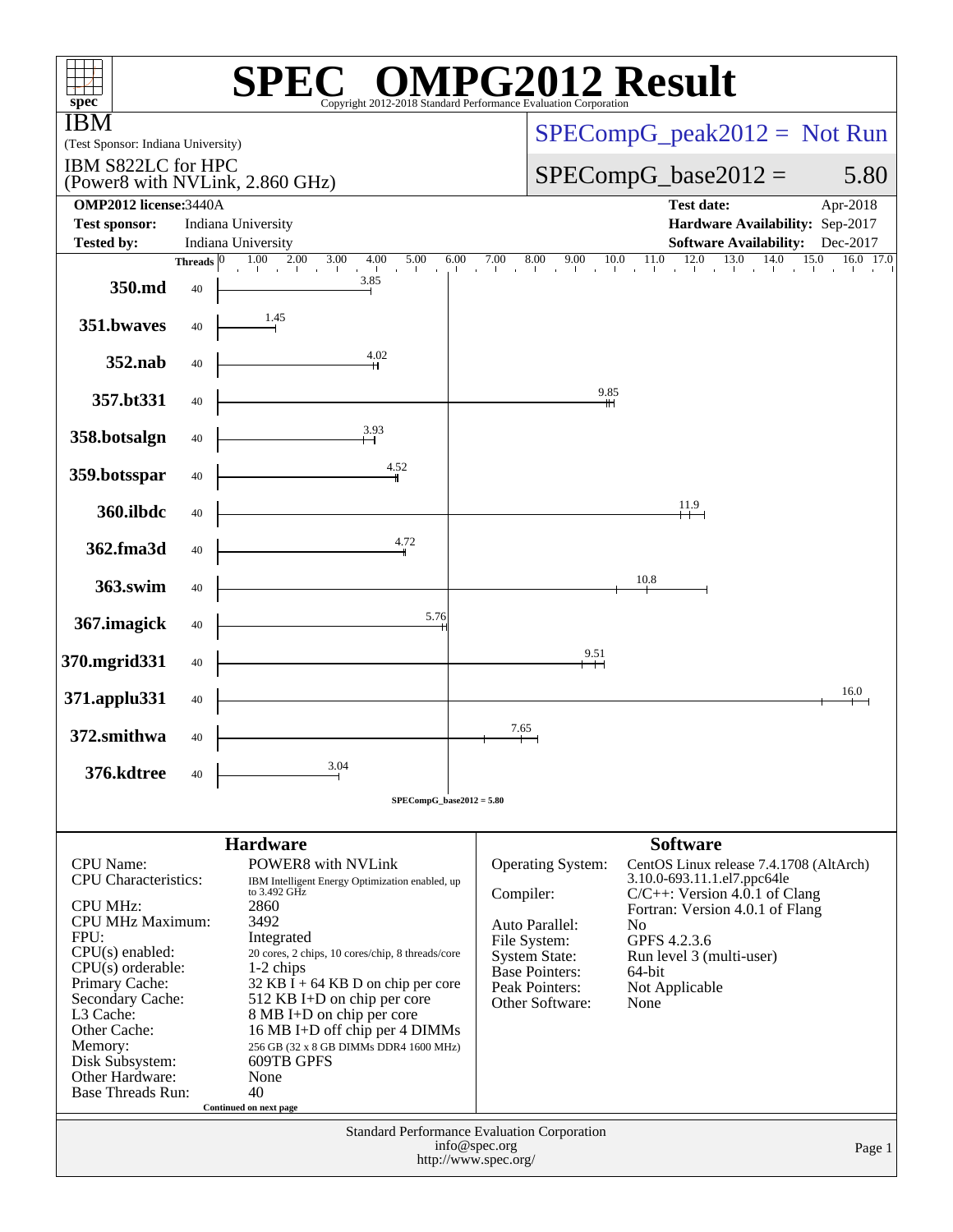| <b>IBM</b>                                                                                                                                                                                                 | $SPECompG_peak2012 = Not Run$                                                                                                                                                                     |                  |       |                               |       |                                                    |               |  |                               |              |                                                                      |              |                |              |  |
|------------------------------------------------------------------------------------------------------------------------------------------------------------------------------------------------------------|---------------------------------------------------------------------------------------------------------------------------------------------------------------------------------------------------|------------------|-------|-------------------------------|-------|----------------------------------------------------|---------------|--|-------------------------------|--------------|----------------------------------------------------------------------|--------------|----------------|--------------|--|
| (Test Sponsor: Indiana University)<br>IBM S822LC for HPC<br>(Power8 with NVLink, 2.860 GHz)                                                                                                                |                                                                                                                                                                                                   |                  |       |                               |       |                                                    |               |  | $SPECompG_base2012 =$<br>5.80 |              |                                                                      |              |                |              |  |
| <b>OMP2012 license:3440A</b><br><b>Test sponsor:</b><br><b>Tested by:</b>                                                                                                                                  | <b>Test date:</b><br>Apr-2018<br>Hardware Availability: Sep-2017<br><b>Software Availability:</b><br>Dec-2017                                                                                     |                  |       |                               |       |                                                    |               |  |                               |              |                                                                      |              |                |              |  |
| Minimum Peak Threads:<br>$\overline{a}$<br><b>Maximum Peak Threads:</b><br>$-$                                                                                                                             |                                                                                                                                                                                                   |                  |       |                               |       |                                                    |               |  |                               |              |                                                                      |              |                |              |  |
| <b>Results Table</b>                                                                                                                                                                                       |                                                                                                                                                                                                   |                  |       |                               |       |                                                    |               |  |                               |              |                                                                      |              |                |              |  |
| <b>Benchmark</b>                                                                                                                                                                                           |                                                                                                                                                                                                   | Threads Seconds  | Ratio | <b>Base</b><br><b>Seconds</b> | Ratio | <b>Seconds</b>                                     | Ratio         |  | <b>Threads</b> Seconds        | <b>Ratio</b> | <b>Peak</b><br><b>Seconds</b>                                        | <b>Ratio</b> | <b>Seconds</b> | <b>Ratio</b> |  |
| 350.md                                                                                                                                                                                                     | 40                                                                                                                                                                                                | 1204             | 3.85  | 1201                          | 3.86  | 1201                                               | 3.85          |  |                               |              |                                                                      |              |                |              |  |
| 351.bwayes                                                                                                                                                                                                 | 40                                                                                                                                                                                                | 3092             | 1.47  | 3127                          | 1.45  | 3118                                               | 1.45          |  |                               |              |                                                                      |              |                |              |  |
| 352.nab                                                                                                                                                                                                    | 40                                                                                                                                                                                                | 962              | 4.04  | 968                           | 4.02  | 992                                                | 3.92          |  |                               |              |                                                                      |              |                |              |  |
| 357.bt331                                                                                                                                                                                                  | 40                                                                                                                                                                                                | 484              | 9.79  | 481                           | 9.85  | 475                                                | 9.99          |  |                               |              |                                                                      |              |                |              |  |
| 358.botsalgn                                                                                                                                                                                               | 40                                                                                                                                                                                                | 1185             | 3.67  | 1107                          | 3.93  | 1101                                               | 3.95          |  |                               |              |                                                                      |              |                |              |  |
| 359.botsspar                                                                                                                                                                                               | 40                                                                                                                                                                                                | 1162             | 4.52  | 1159                          | 4.53  | 1174                                               | 4.47          |  |                               |              |                                                                      |              |                |              |  |
| 360.ilbdc                                                                                                                                                                                                  | 40                                                                                                                                                                                                | 290              | 12.3  | 300                           | 11.9  | 306                                                | 11.6          |  |                               |              |                                                                      |              |                |              |  |
| 362.fma3d                                                                                                                                                                                                  | 40                                                                                                                                                                                                | 804              | 4.72  | 812                           | 4.68  | 804                                                | 4.72          |  |                               |              |                                                                      |              |                |              |  |
| $363$ .swim                                                                                                                                                                                                | 40                                                                                                                                                                                                | 368              | 12.3  | 420                           | 10.8  | 452                                                | 10.0          |  |                               |              |                                                                      |              |                |              |  |
| 367. imagick                                                                                                                                                                                               | 40                                                                                                                                                                                                | 1242             | 5.66  | 1220                          | 5.76  | 1221                                               | 5.76          |  |                               |              |                                                                      |              |                |              |  |
| 370.mgrid331                                                                                                                                                                                               | 40                                                                                                                                                                                                | 454              | 9.74  | 465                           | 9.51  | 482                                                | 9.17          |  |                               |              |                                                                      |              |                |              |  |
| 371.applu331                                                                                                                                                                                               | 40                                                                                                                                                                                                | 379              | 16.0  | 398                           | 15.2  | 369                                                | 16.4          |  |                               |              |                                                                      |              |                |              |  |
| 372.smithwa                                                                                                                                                                                                | 40                                                                                                                                                                                                | 800              | 6.70  | 701                           | 7.65  | 666                                                | 8.05          |  |                               |              |                                                                      |              |                |              |  |
| 376.kdtree                                                                                                                                                                                                 | 40                                                                                                                                                                                                | 1479             | 3.04  | 1481                          | 3.04  | 1480                                               | 3.04          |  |                               |              |                                                                      |              |                |              |  |
|                                                                                                                                                                                                            |                                                                                                                                                                                                   |                  |       |                               |       |                                                    |               |  |                               |              |                                                                      |              |                |              |  |
| Results appear in the order in which they were run. Bold underlined text indicates a median measurement.<br><b>Platform Notes</b>                                                                          |                                                                                                                                                                                                   |                  |       |                               |       |                                                    |               |  |                               |              |                                                                      |              |                |              |  |
| Sysinfo program /gpfs/homeb/padc/padc021/spec/omp2012-1.1-run/Docs/sysinfo<br>Revision 563 of 2016-06-10 (097295389cf6073d8c3b03fa376740a5)<br>running on juronc13.juron.dns.zone Tue Apr 24 14:20:55 2018 |                                                                                                                                                                                                   |                  |       |                               |       |                                                    |               |  |                               |              |                                                                      |              |                |              |  |
| This section contains SUT (System Under Test) info as seen by<br>some common utilities. To remove or add to this section, see:<br>http://www.spec.org/omp2012/Docs/config.html#sysinfo                     |                                                                                                                                                                                                   |                  |       |                               |       |                                                    |               |  |                               |              |                                                                      |              |                |              |  |
| *                                                                                                                                                                                                          | From /proc/cpuinfo<br>clock: 4023.000000MHz<br>machine: PowerNV 8335-GTB<br>$model: 8335-GTB$<br>platform: PowerNV<br>revision : $1.0$ (pvr 004c 0100)<br>cpu: POWER8NVL (raw), altivec supported |                  |       |                               |       |                                                    |               |  |                               |              |                                                                      |              |                |              |  |
| *<br>*<br>*<br>$^\star$                                                                                                                                                                                    | 0 "physical id" tags found. Perhaps this is an older system,<br>or a virtualized system. Not attempting to guess how to<br>count chips/cores for this system.                                     |                  |       |                               |       |                                                    |               |  |                               |              |                                                                      |              |                |              |  |
|                                                                                                                                                                                                            |                                                                                                                                                                                                   | 160 "processors" |       |                               |       | Continued on next page                             |               |  |                               |              | cores, siblings (Caution: counting these is hw and system dependent. |              | The            |              |  |
|                                                                                                                                                                                                            |                                                                                                                                                                                                   |                  |       |                               |       | <b>Standard Performance Evaluation Corporation</b> | info@spec.org |  |                               |              |                                                                      |              |                | Page 2       |  |

# **[SPEC OMPG2012 Result](http://www.spec.org/auto/omp2012/Docs/result-fields.html#SPECOMPG2012Result)**

#### Page 2

<http://www.spec.org/>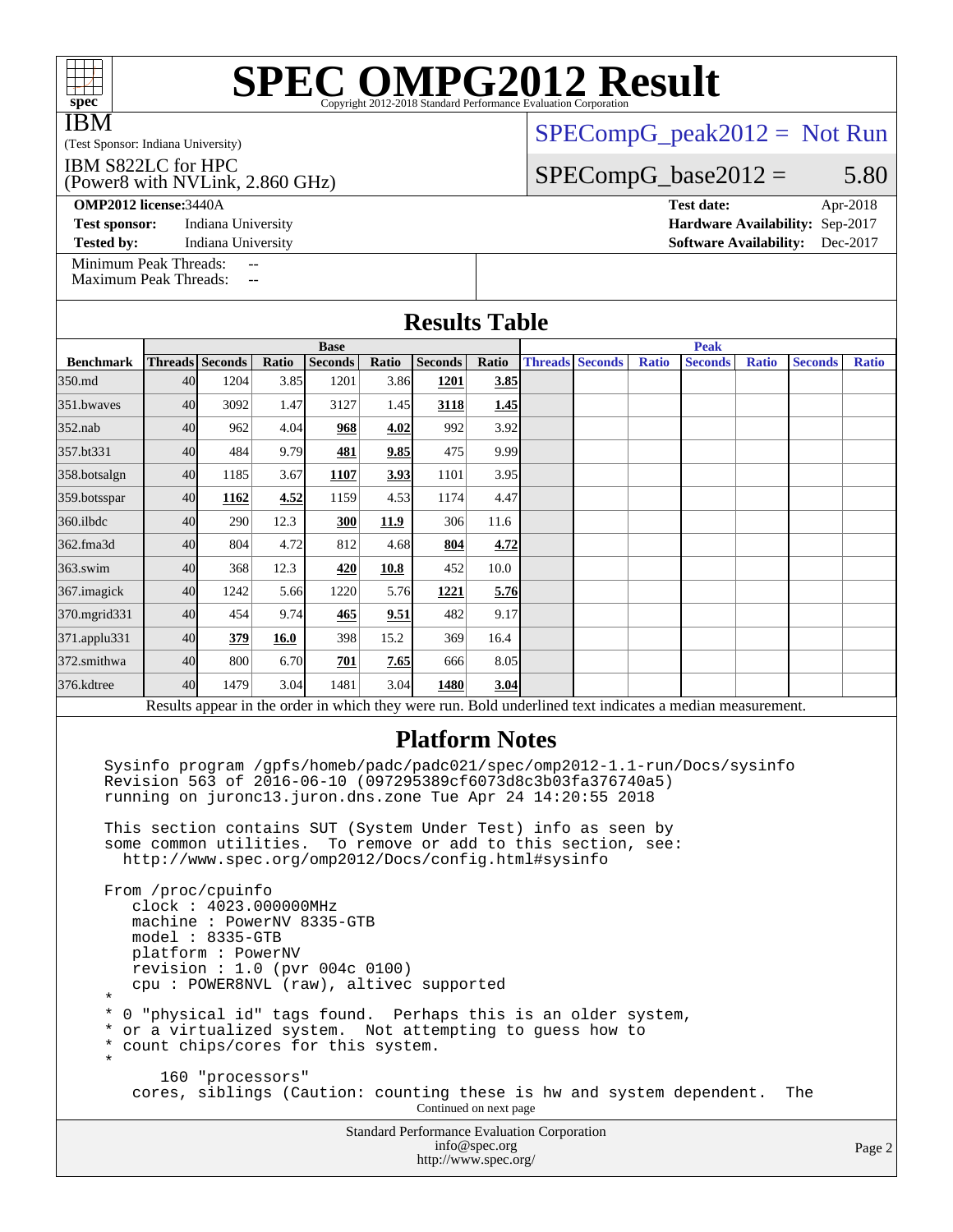

IBM

# **[SPEC OMPG2012 Result](http://www.spec.org/auto/omp2012/Docs/result-fields.html#SPECOMPG2012Result)**

(Test Sponsor: Indiana University) IBM S822LC for HPC

 $SPECompG_peak2012 = Not Run$  $SPECompG_peak2012 = Not Run$ 

 $SPECompG_base2012 = 5.80$  $SPECompG_base2012 = 5.80$ 

**[Test sponsor:](http://www.spec.org/auto/omp2012/Docs/result-fields.html#Testsponsor)** Indiana University **[Hardware Availability:](http://www.spec.org/auto/omp2012/Docs/result-fields.html#HardwareAvailability)** Sep-2017 **[Tested by:](http://www.spec.org/auto/omp2012/Docs/result-fields.html#Testedby)** Indiana University **[Software Availability:](http://www.spec.org/auto/omp2012/Docs/result-fields.html#SoftwareAvailability)** Dec-2017

(Power8 with NVLink, 2.860 GHz)

**[OMP2012 license:](http://www.spec.org/auto/omp2012/Docs/result-fields.html#OMP2012license)**3440A **[Test date:](http://www.spec.org/auto/omp2012/Docs/result-fields.html#Testdate)** Apr-2018

#### **[Platform Notes \(Continued\)](http://www.spec.org/auto/omp2012/Docs/result-fields.html#PlatformNotes)**

 following excerpts from /proc/cpuinfo might not be reliable. Use with caution.)

From /proc/meminfo<br>MemTotal: 267801664 kB HugePages\_Total: 0 Hugepagesize: 16384 kB

 From /etc/\*release\* /etc/\*version\* centos-release: CentOS Linux release 7.4.1708 (AltArch) centos-release-upstream: Derived from Red Hat Enterprise Linux 7.4 (Source) os-release: NAME="CentOS Linux" VERSION="7 (AltArch)" ID="centos" ID\_LIKE="rhel fedora" VERSION\_ID="7" PRETTY\_NAME="CentOS Linux 7 (AltArch)" ANSI\_COLOR="0;31" CPE\_NAME="cpe:/o:centos:centos:7" redhat-release: CentOS Linux release 7.4.1708 (AltArch) system-release: CentOS Linux release 7.4.1708 (AltArch) system-release-cpe: cpe:/o:centos:centos:7 uname -a: Linux juronc13.juron.dns.zone 3.10.0-693.11.1.el7.ppc64le #1 SMP Mon Dec 4 15:48:14 GMT 2017 ppc64le ppc64le ppc64le GNU/Linux run-level 3 Apr 10 19:42 SPEC is set to: /gpfs/homeb/padc/padc021/spec/omp2012-1.1-run Type Size Used Avail Use% Mounted on

homeb gpfs 609T 499T 110T 82% /gpfs/homeb

(End of data from sysinfo program)

#### **[General Notes](http://www.spec.org/auto/omp2012/Docs/result-fields.html#GeneralNotes)**

Environment Variables: OMP\_STACKSIZE=1G ulimit -s unlimited

## **[Base Compiler Invocation](http://www.spec.org/auto/omp2012/Docs/result-fields.html#BaseCompilerInvocation)**

[C benchmarks](http://www.spec.org/auto/omp2012/Docs/result-fields.html#Cbenchmarks): [clang](http://www.spec.org/omp2012/results/res2018q2/omp2012-20180605-00145.flags.html#user_CCbase_clang_2c5517db7bc397f9b14ae357a7ce54ff)

Continued on next page

Standard Performance Evaluation Corporation [info@spec.org](mailto:info@spec.org) <http://www.spec.org/>

Page 3